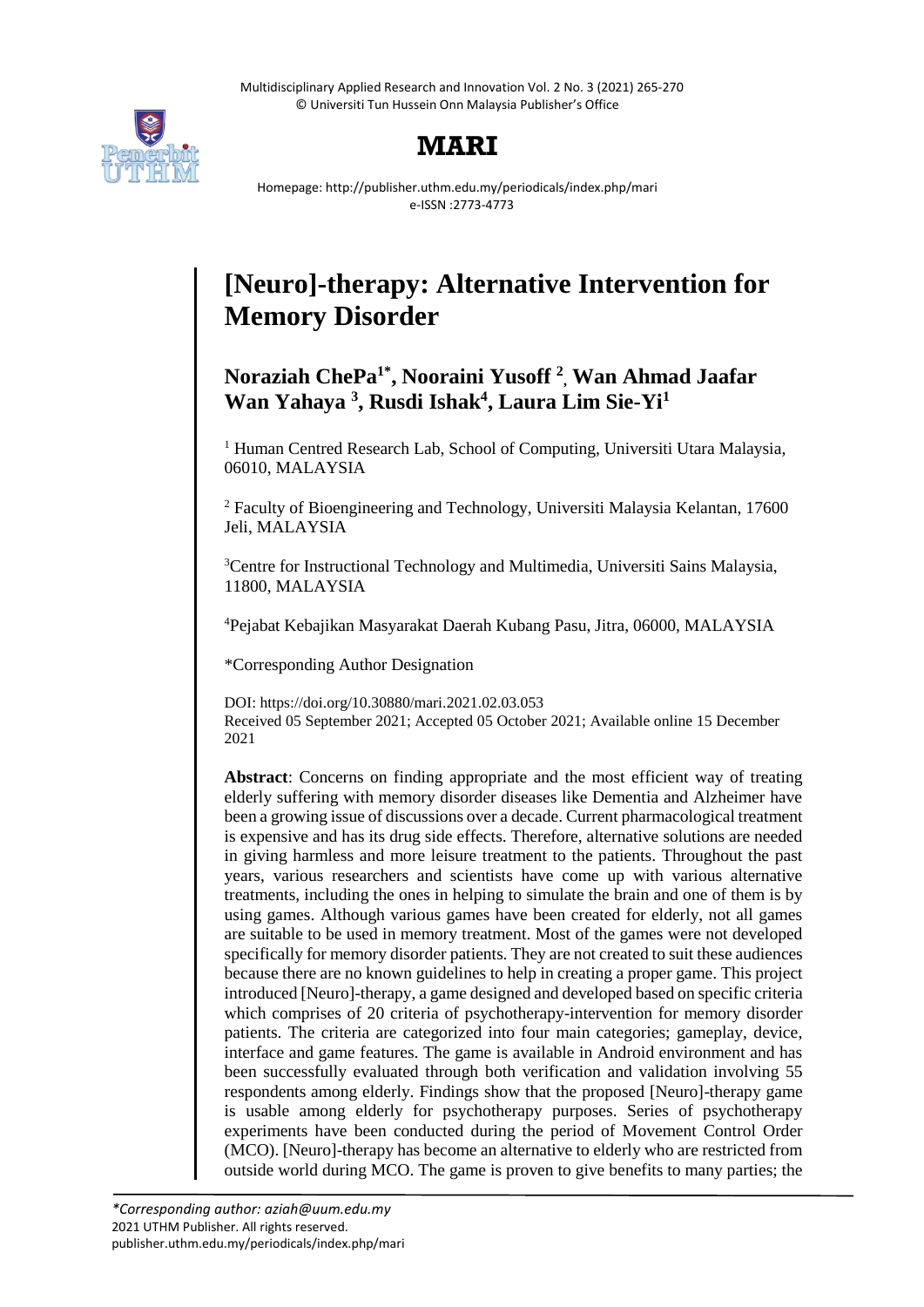scholars, practitioners, caretakers, and patients. It is hope that it will give directions to developers on developing more games for memory disorder patients towards improving the quality of life among the elderly with memory disorder issues.

**Keywords**: Elderly, Game-Based Intervention, Game-Based Psychotherapy, Memory Disorder

#### **1. Introduction**

Cognitive impairment (or memory disorder) is a brain condition that causess a gradual loss of memory, reasoning, and cognitive capabilities [1]. It raises problems with cognition, memory, decisionmaking, and communication. This condition is caused by a variety of reasons such as age, trauma, tumours, and even vitamin shortages [2, 3].

Multiple studies have recently demonstrated that games can help people with memory disorders. To work and regain memory, psychotherapy through games necessitates mental attention, memory, and rapid motor reaction in a simulated brain [4, 5]. Serious games may also be beneficial to persons suffering from Alzheimer's disease, which is one of the most difficult conditions to overcome. With an ageing population, healthcare systems must adapt [6]. Non-pharmacological therapy games, often known as serious games, teach people ordinary everyday tasks such as cooking and housework in order to train and replicate their memory [7].

Mobile psychotherapy games have been widely used in the context of elderly in order to improve their cognitive functions and have emerged to be a promising tool for memory disorder [8]. A study conducted by [9] introduced a memory game in remembering the position of the blocks and to guess the which block shows the same item. However, there are only nine blocks provided and this game do not provide any challenge with different level of difficulties. Another serious game is introduced in 3- Dimension by employing activities daily life (ADLs) concept [10]. This concept is also been integrated by [11] in their 3-Dimensional games. Nevertheless, the concept of ADL is hard for the elderly to follow since the designs of these games are based on complex navigation.

A mobile application is also introduced by [12] integrated with 4 different games, Cubbie, Colorie, UnlockIt and Concentration game however these games are tailor-made for concentration training where there is no element for improving memory disorder been found. Besides, there is no rewards provided in the games [12], when there is no goal in the task, it is hard to engage them in the games [13, 14]. [15] has introduced a tactical-based game name Lily's Garden where the users have to complete the task within numbers of move given. However, this feature will demotivate users as it is suggested not to include losing element in the game for elderly [16]. In addition, the colour used in the interface of Lily's Garden game are too bright and colorful that will distract the elderly as well as cause uncomfortability [16].

The introduced psychotherapy games show drawbacks in satisfying the criteria for elderly. They are not tailored to the requirement for elderly. It is necessary to design and develop a suitable mobile game with features that satisfy the requirement to be used by elderly as well as able to help in boosting their memory function. Therefore, [Neuro]-Therapy is proposed and designed specifically for elderly people with memory disorder. The game has become an alternative to elderly who are coincidentally impacted with Movement Control Order (MCO) which have restricted them from other risky activities.

#### **2. Materials and Methods**

25 criteria for psychotherapy games were identified using a combination of interviews and a rigorous literature research. Three sets of psychotherapy game criteria have resulted from these initiatives. These three sets of criteria have been investigated, contrasted, and examined extensively.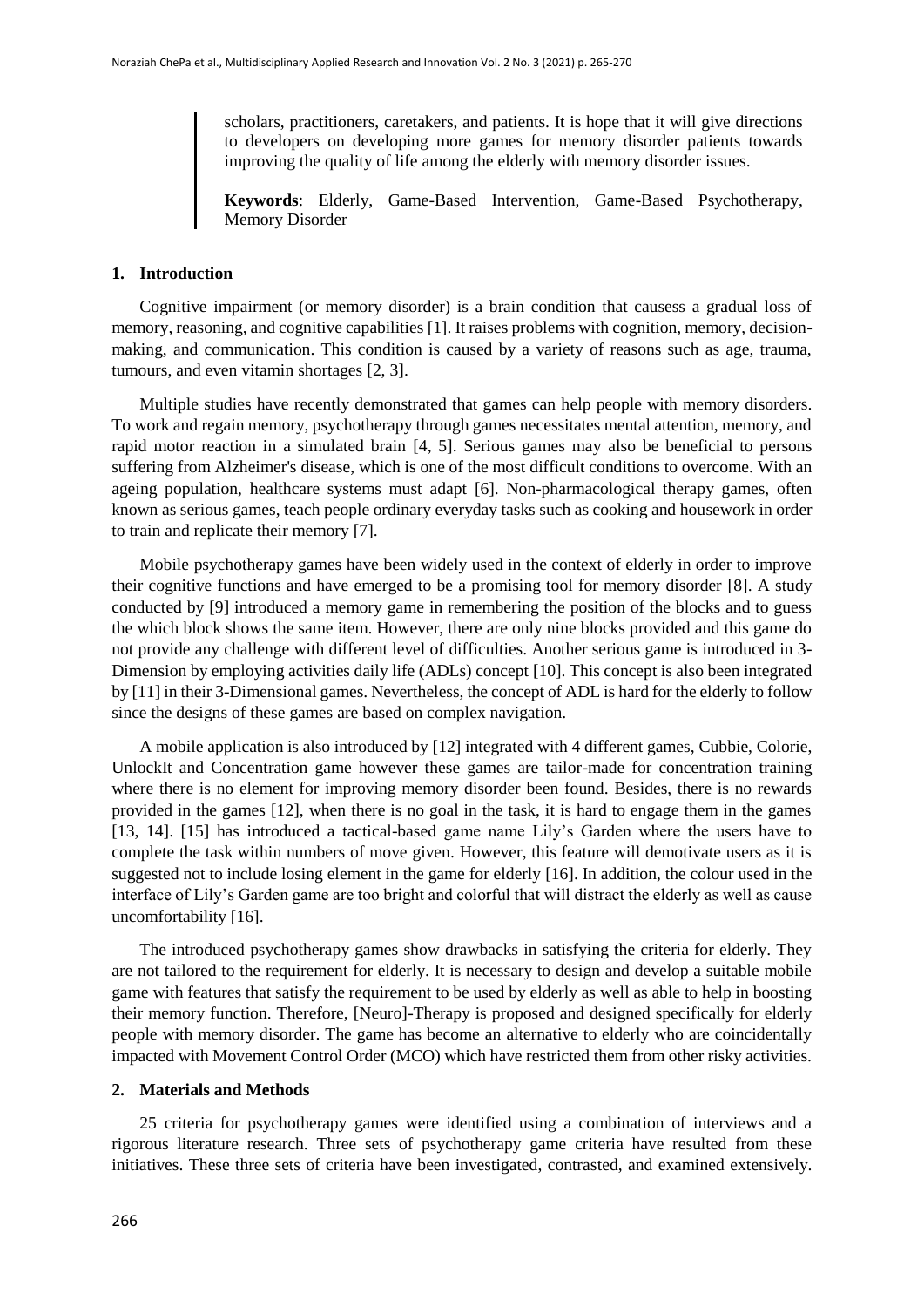Duplicates have been eliminated. The criteria have been categorized into four main categories; device, game interface, game features, and gameplay. Figure 1 shows a guideline of psychotherapy games which comprises of four main categories.



**Figure 1: Guideline for psychotherapy game**

A psychotherapy game, namely [Neuro]-therapy has been designed and developed based on the guideline which makes it different and special. This design meets all of the requirements by concentrating on the needs of the primary target consumers, who are the elderly. The layout, combination of colours, size and arrangement of buttons are carefully designed to suit the elderly. Selected interfaces of [Neuro]-therapy are shown in Figure 2.



**Figure 2: Selected interface of [Neuro]-therapy game**

This [Neuro]-therapy is designed with a set of jigsaw puzzles which consists of three main categories which are familiar to elderly; classic, face, and edibles. Players must put together the puzzles of a certain image to get a whole picture. To reflect the capacity of memory recall, the puzzles are constructed with a variety of difficulty levels. There's also a button that shows a hint for the puzzle and a button that lets the player pick which image type to promote additional user interaction. In addition, the game's background music creates a relaxing and tranquil psychotherapy setting.

Three sessions of game-based psychotherapy experiment have been conducted at Rumah Seri Kenangan (RSK) Bedong, Kedah involving ten residents with neurofeedback approach. The experiment subjects are required to wear an EEG reader device before to the experiment in order to record their brain signals while playing a Neuro-therapy game. To measure their performance in solving ask while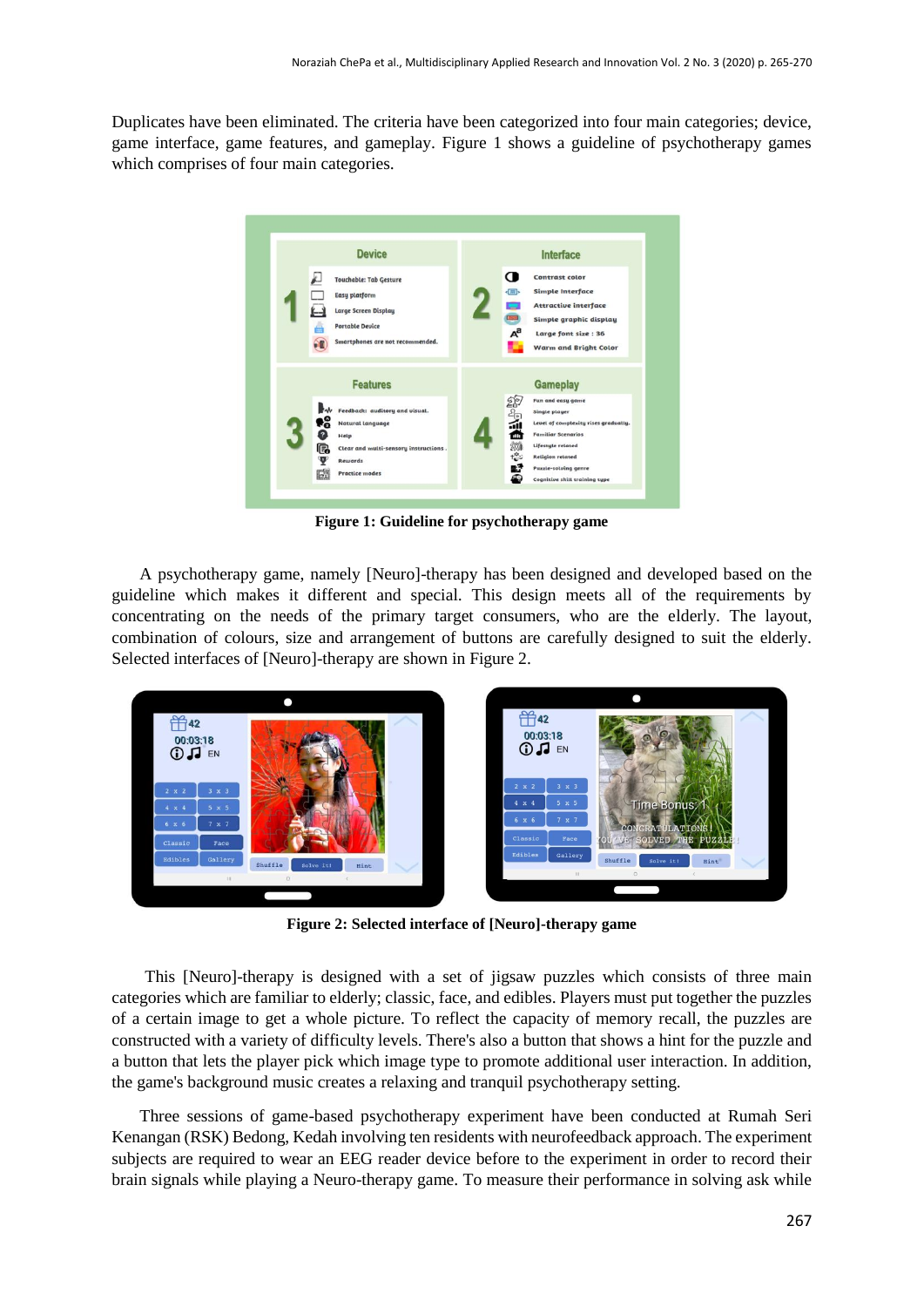playing [Neuro]-therapy game, time taken are recorded using time function incorporated in the game. The finding shows that their capability of solving the task is improved in terms of duration. Experiences during the sessions have been observed and recorded.

#### **3. Results and Discussion**

Utilization of Neuro-therapy game in series of psychotherapy experiments have produced many interesting findings. Participants have shown some improvements in terms of memory recall. It shows through the improvement of time taken to solve the puzzles. They took longer time to solve the puzzles during the first session but shows significant improvement in the following sessions after numerous of trainings. Figure 3 shows improvement of memory recall among elderly when utilizing Neuro-therapy for three psychotherapy experiments.



**Figure 3: Selected interface of [Neuro]-therapy game**

There are some other interesting impacts that have been discovered throughout the experiments including the improved skills and IT literacy among elderly. Neuro-therapy can be used as a tool in bridging the digital divide among the elderly. The acceptance of the proposed Neuro-therapy game and perceptions on the utilization of technology among elderly cannot be denied. It is also discovered that this study contributed to the improvement of IT-literacy for the elderly, consequently bridging the digital divide among elderly. Observation throughout experiments also shows that the skills and gesture of handling technology among elderly have been improved.

#### **4. Conclusion**

A mobile psychotherapy game, [Neuro]-therapy is successfully designed, developed, and evaluated. Game-based psychotherapy sessions have been successfully conducted at Rumah Seri Kenangan, Bedong Kedah by utilizing [Neuro]-therapy. Psychotherapy experiments were conducted during the period of Movement Control Order (MCO). [Neuro]-therapy game that have been provided to RSK has become an alternative to elderly who are restricted from outside world during MCO. The game is intended to help patients with memory disorder as well as increase their IT-literacy. It is hoped that it would provide suitable tool for memory impairment patients, so increasing the quality of life for the elderly with memory problems.

#### **Acknowledgement**

This research is funded by Ministry of Higher Education (MOHE) through Fundamental Research Grant Scheme (FRGS/1/2019/ICT02/UUM/02/4). Authors fully acknowledged MOHE for the approved fund which makes this important research viable and effective.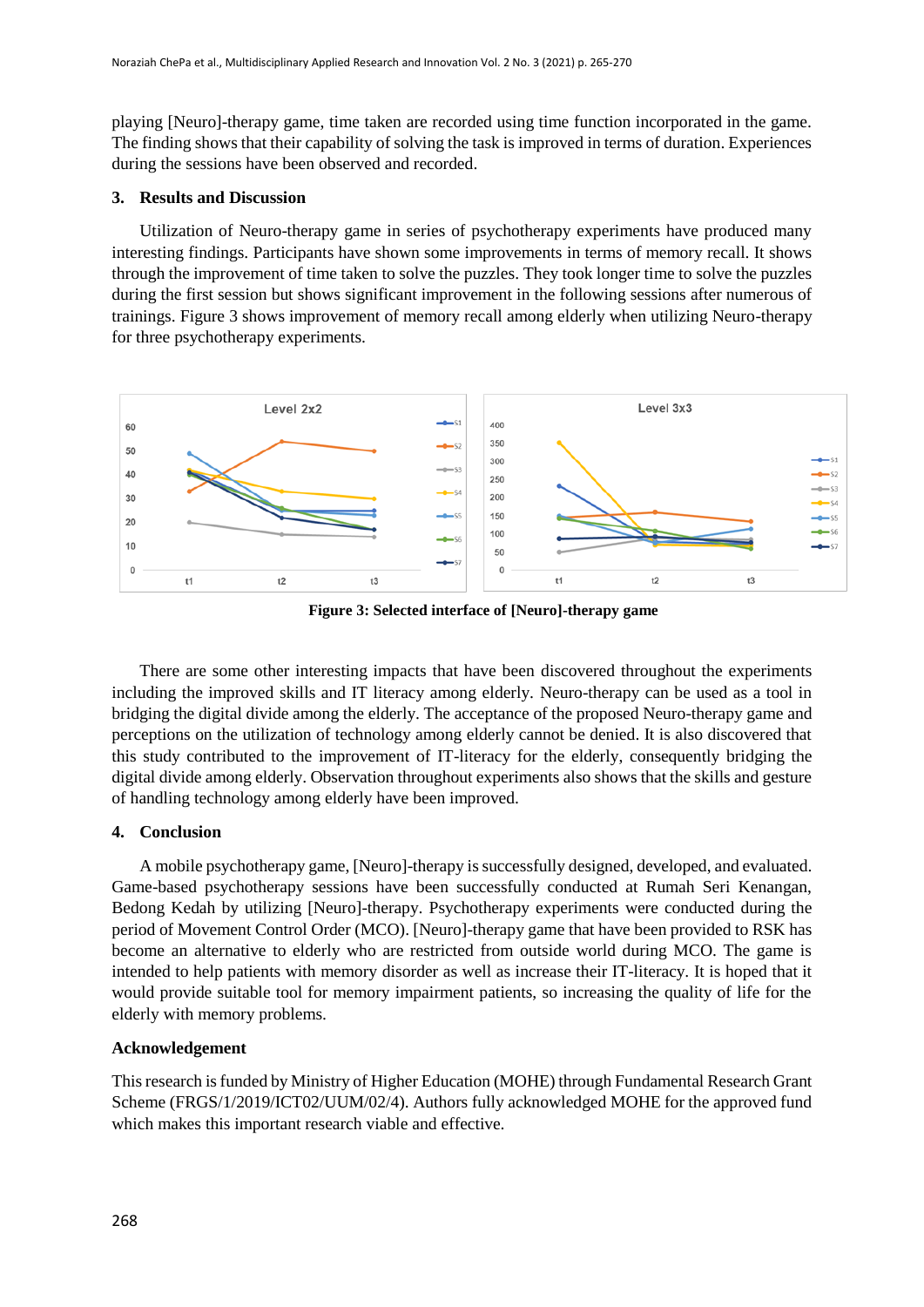#### **References**

- [1] ChePa, N., Yusoff, N., Yahaya, W. A. J. W., Ishak, R., Sie-Yi, L.L. & Adetunmbi, S. A Mobile Psychotherapy Game for Elderly with Memory Disorder Issues. International Journal for Studies on Children, Women, Elderly and Disabled, Vol. 11.
- [2] Gardner, J. L. (2019). Optimality and heuristics in perceptual neuroscience. Nature neuroscience, 22(4), 514-523
- [3] Alzheimer's Association. (2019). 2019 Alzheimer's disease facts and figures. Alzheimer's & Dementia, 15(3), 321-387.
- [4] Costa, T. H., Soares, N. M., Reis, W. A., & Bublitz, F. M. (2015). A systematic review on the usage of games for healthcare. In 2015 IEEE 5th International Conference on Consumer Electronics-Berlin (ICCE-Berlin) (pp. 480- 484). IEEE.
- [5] Vázquez, F. L., Otero, P., García-Casal, J. A., Blanco, V., Torres, Á. J., & Arrojo, M. (2018). Efficacy of video gamebased interventions for active aging. A systematic literature review and meta-analysis. PloS one, 13(12), e0208192
- [6] Węgrzyn, P., Grabska, E., & Roterman-Konieczna, I. (2015). 14. Serious games in medicine. In Simulations in Medicine (pp. 295-328). De Gruyter.
- [7] Laskowska, I., Zając-Lamparska, L., Wiłkość, M., Malicki, M., Szałkowska, A., Jurgielewicz, A., Węgrzyn, P., Lewandowski, P., Roterman-Konieczna, I., & Izdebski, P. (2013). A serious game – a new training addressing particularly prospective memory in the elderly. Bio-Algorithms and Med-Systems, 9(3), 155–165. https://doi.org/10.1515/bams-2013-0016
- [8] Zheng, J., Chen, X., & Yu, P. (2017). Game-based interventions and their impact on dementia: a narrative review. Australasian Psychiatry, 25(6), 562–565. https://doi.org/10.1177/1039856217726686
- [9] Zhunio, C. S., Orellana, P. C., & Patiño, A. V. (2020). A Memory Game for Elderly People: Development and Evaluation. In 2020 Seventh International Conference on eDemocracy  $\&$  eGovernment (ICEDEG). https://doi.org/10.1109/ICEDEG48599.2020.9096862
- [10] Lau, S. Y. J., & Agius, H. (2021). A framework and immersive serious game for mild cognitive impairment. Multimedia Tools and Applications. https://doi.org/10.1007/s11042-021-11042-4
- [11] Rodriguez-Fortiz, M. J., Rodriguez-Dominguez, C., Cano, P., Revelles, J., Rodriguez-Almendros, M. L., Hurtado-Torres, M. V., & Rute-Perez, S. (2016). Serious games for the cognitive stimulation of elderly people. 2016 IEEE International Conference on Serious Games and Applications for Health, SeGAH 2016. https://doi.org/10.1109/SeGAH.2016.7586261